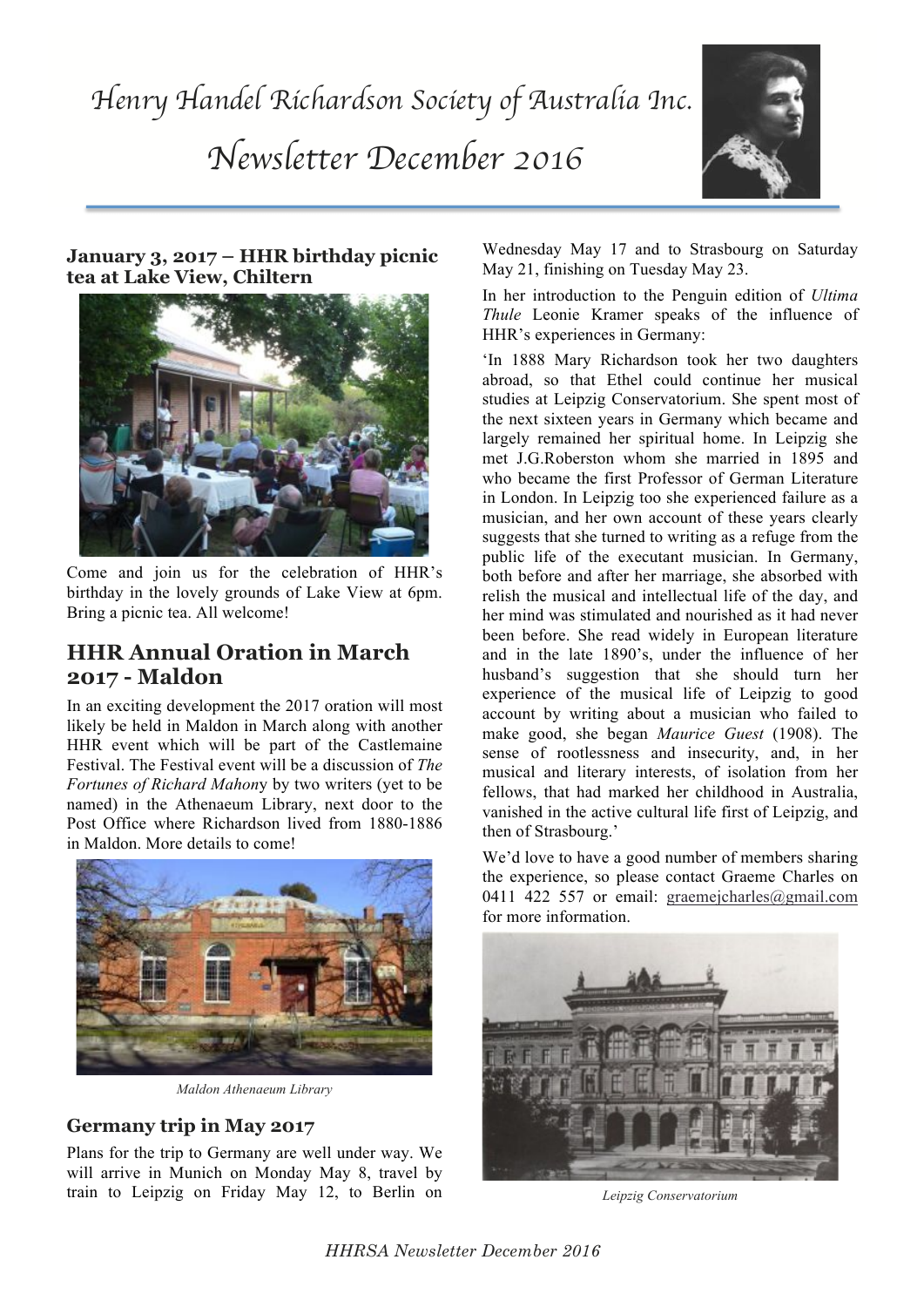## **Meeting of HHR and Koroit Historical Societies**

A very happy group of HHR Society members and Koroit and District Historical Society members gathered at Mickey Bourke's Hotel in lovely Koroit for lunch on 29 October. We were all aware that we were just over the road from the Post Office where Mary Richardson came with her two young daughters in 1878, and that above us was the room where the warders who accompanied Walter from the asylum stayed in 1879.



*At lunch*

In a round the table introduction we met:

### **Members of the Koroit and District Historical Society:**

**Andrea Lowenthal**, president of KDHS and also the great granddaughter of the Maldon chemist's wife mentioned in *Myself When Young* – 'who clung to a mid century costume, and walked the roads in crinoline and ringlets'.

**Di Gale,** past president of KDHS who has long dreamed of creating an HHR tour to the various Richardson towns

**Julia** Schlapp who read and loved *The Getting of Wisdom* as a country boarding girl herself, and whose mother was in the National Trust and worked at Lake View

**Kim and Michael Webster** who have a deep interest in local history and are keen to learn more about HHR

**Kathy Baulch** who has been frustrated by earlier attempts to develop an interest in Koroit as an HHR town

**Bridget McLoghlin** who was born in Koroit. Although she had not read HHR before she promised that as from today she was 'a reformed character' and bought a copy of one of HHR's books from our little display

#### **Members from other Richardson family places:**

**John Barkla** who lives in the house where HHR was born at 179 Victoria Parade, Fitzroy



**Marie Bell and Helen McBurney** who live in Maldon and have been involved in various HHR activities in that town. Helen read *The Getting of Wisdom* for HSC and was frustrated by the character of Laura

**Janey Runci** who also lived in Maldon and has been a Richardson admirer since she read *The Getting of Wisdom* as a schoolgirl

**Graeme and Dot Charles** who lived in Chiltern until recently and who were founding members of the HHR Society Committee in 2008. Dot read *The Getting of Wisdom* at school and found it very funny. Years later she read *The Fortunes of Richard Mahony* and believed she'd found 'the great Australian novel'

### **Past students from PLC:**

**Heather McNeill** who has been reading HHR since she went to school and always enjoys HHR Society activities

**Alison Street** who now cohabits with John Barkla in Blanche Terrace, the birthplace of HHR. As a doctor herself she loved Bruce Steele's book on Walter Richardson

#### **HHR Scholars:**

**Brigid Magner** who is writing a book about literary places. As part of this work she is a member of a number of writer's societies, but the HHR one is her favourite!

**Rachel Solomon** who worked on the Richardson Project at Monash with Clive Probyn and Bruce Steele with a particular interest in HHR's short stories. Rachel is currently working on HHR's time in England.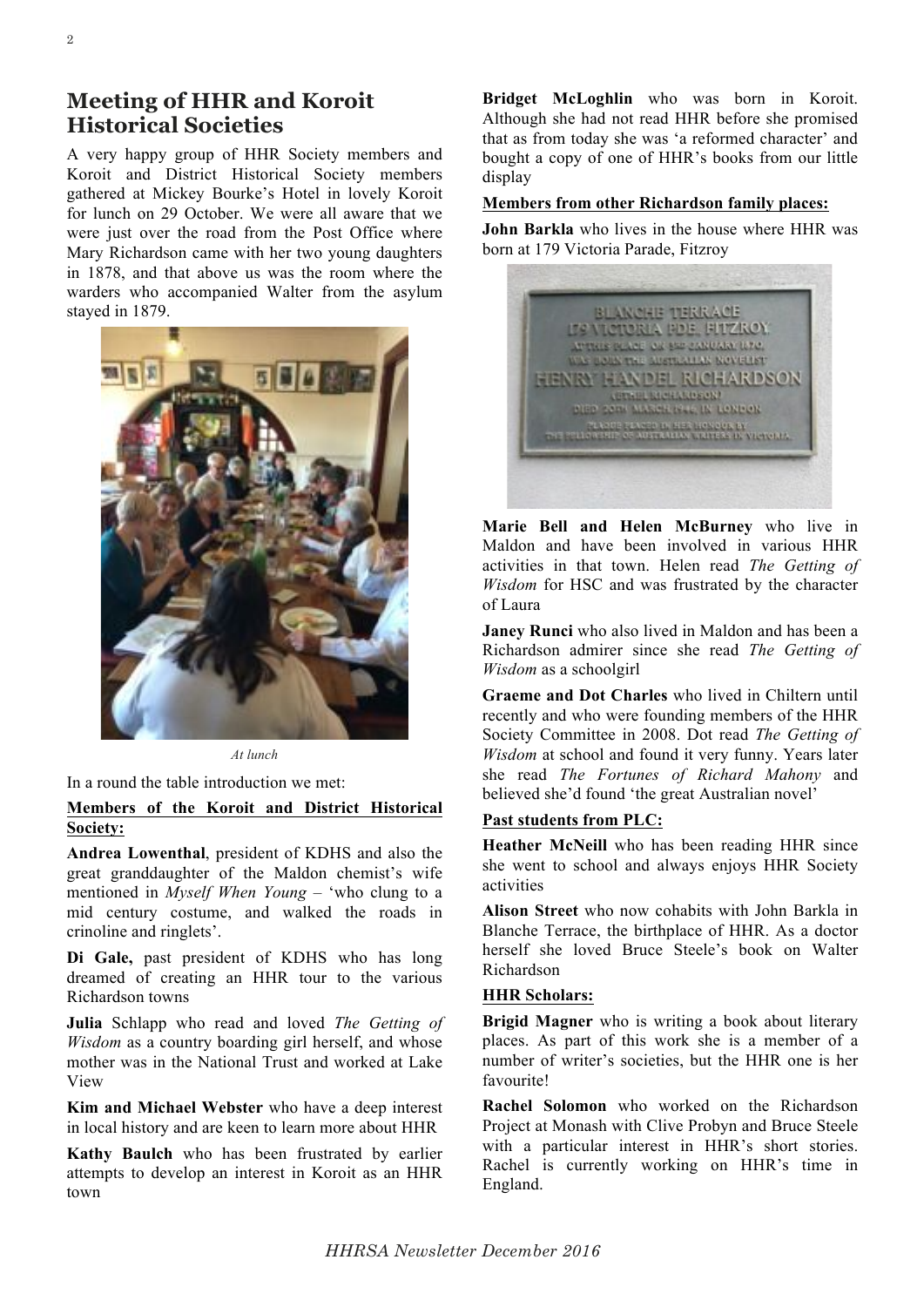#### **Eager readers:**

**Helen Macrae and Carolyn Mooney** are in a book group together and both love HHR's work



*Andrea Lowenthal, Julia Schlapp and Helen McBurney at the lunch*

There was productive discussion about the ways the two societies might work together to develop HHR materials, and more urgently to repair Walter Richardson's grave as the inscription is almost illegible. The eager cleaners amongst us who would like to have got at it with a wire brush were warned off. The matter will be investigated.

Andrea Lowenthal, president of the KDHS suggested that their society could apply for grants from the Council for these matters.

After the lunch we gathered at the Post Office for a group photo and Kathy Baulch pointed out the way the hotel rooms would offer a fine view for the warders to keep an eye on Walter.



*Outside the Post Office*

We moved then to the KDHS rooms in the lovely old school house where Di Gale shared snippets from the local newspapers of 1878-80 and gave a rich picture of the town in the time when the Richardsons lived there.



*Di Gale fronts a panel of past mayors of Koroit to share her work*



*Dot Charles goes back to childhood at an old school desk at the KDHS*

Just before we left for Walter's grave at the Tower Hill cemetery John Barkla gave a stirring reading of Richard Mahony's funeral procession setting off from the town.



*John Barkla*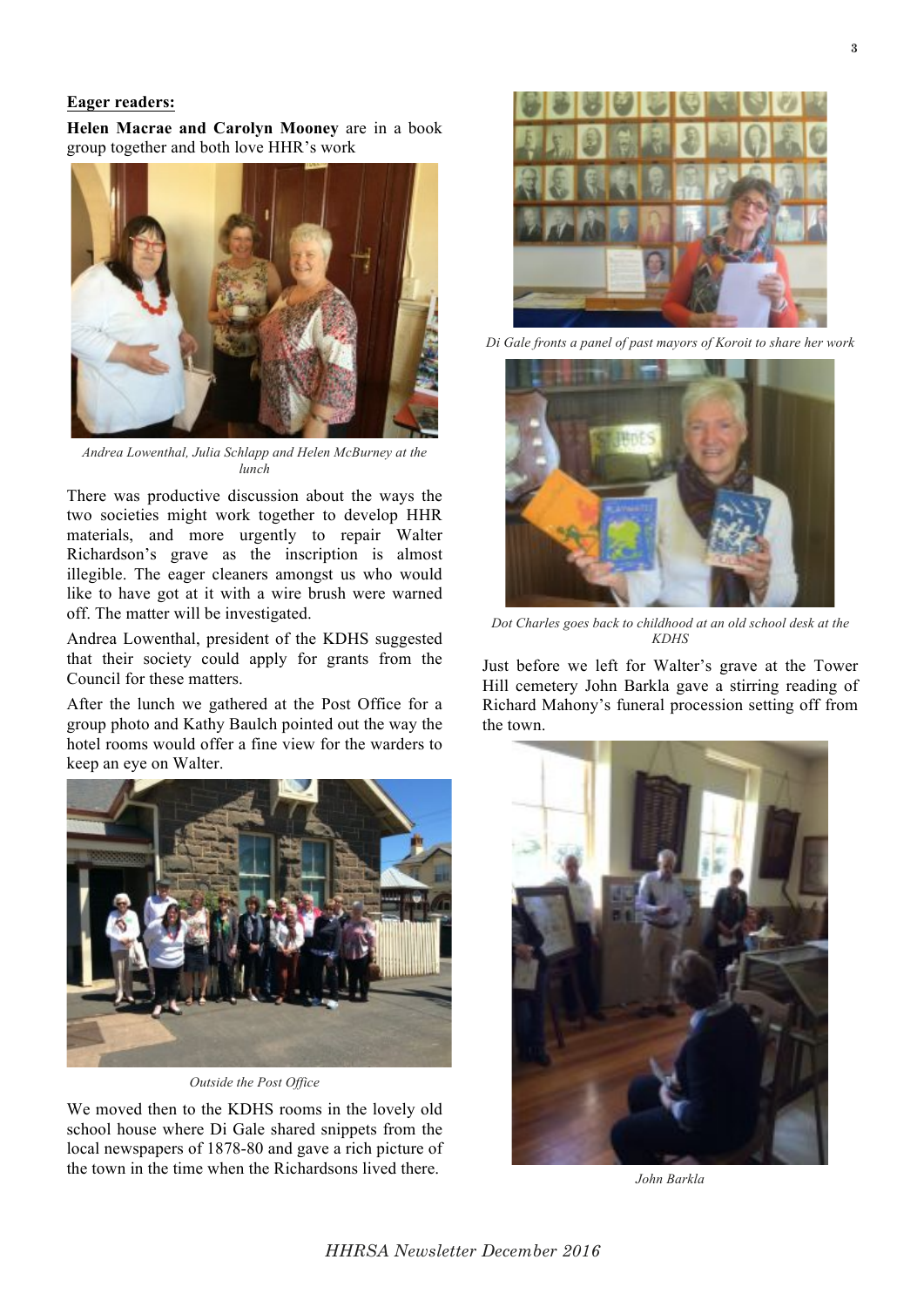At the cemetery Graeme Charles read the final scene from *The Fortunes of Richard Mahony* and a posy of native flowers donated by the KDHS was laid at Walter Richardson's grave.



**Queenscliff – a cameo of the imagined life of the Richardson family**



*Ettie and Lil watch anxiously as their mother attempts to reason with their ailing father.*

Queenscliff Historical Society organised a wonderful HHR event for History Week in October this year. Local actors Matt King, Melinda Hughes, Isobel McDonald, Dan Eastwood, Stewart Firth and Laura McMahon enacted a cameo scene written by Dorothy Johnston of the life of the Richardson family in the garden of the house where they lived at 26 Mercer Street in the 1870s.

The performance began with an introduction by Dorothy Johnston, including excerpts from Walter's letters to Mary (still in Chiltern) about the Queenscliff house and their prospects there. The cameo scene depicted the young Ettie and Lil being harassed by

their troubled father, Walter, who went off looking for Mary before he was returned by a kindly neighbour, Mr Golightly. (Members of the Golightly family still live in Queenscliff and attended the event.)



*Dorothy Johnston introduces the performance*

Mary returned then from her training for Post Office work and attempted to placate Walter before she explained to her daughters what was happening. It was a moving scene and greatly appreciated by the audience.

This was followed by a reading by director Matt King of the death scene of Richard Mahony at the end of *Ultima Thule.* Much discussion followed about the power of Richardson's work.

A crowd of about 30 gathered for the each of the two performances on October 16 and 23.



*Some of the audience*

HHR Society members, Janey Runci and Helen Macrae attended this event and made a happy link with the Queenscliff Historical Society.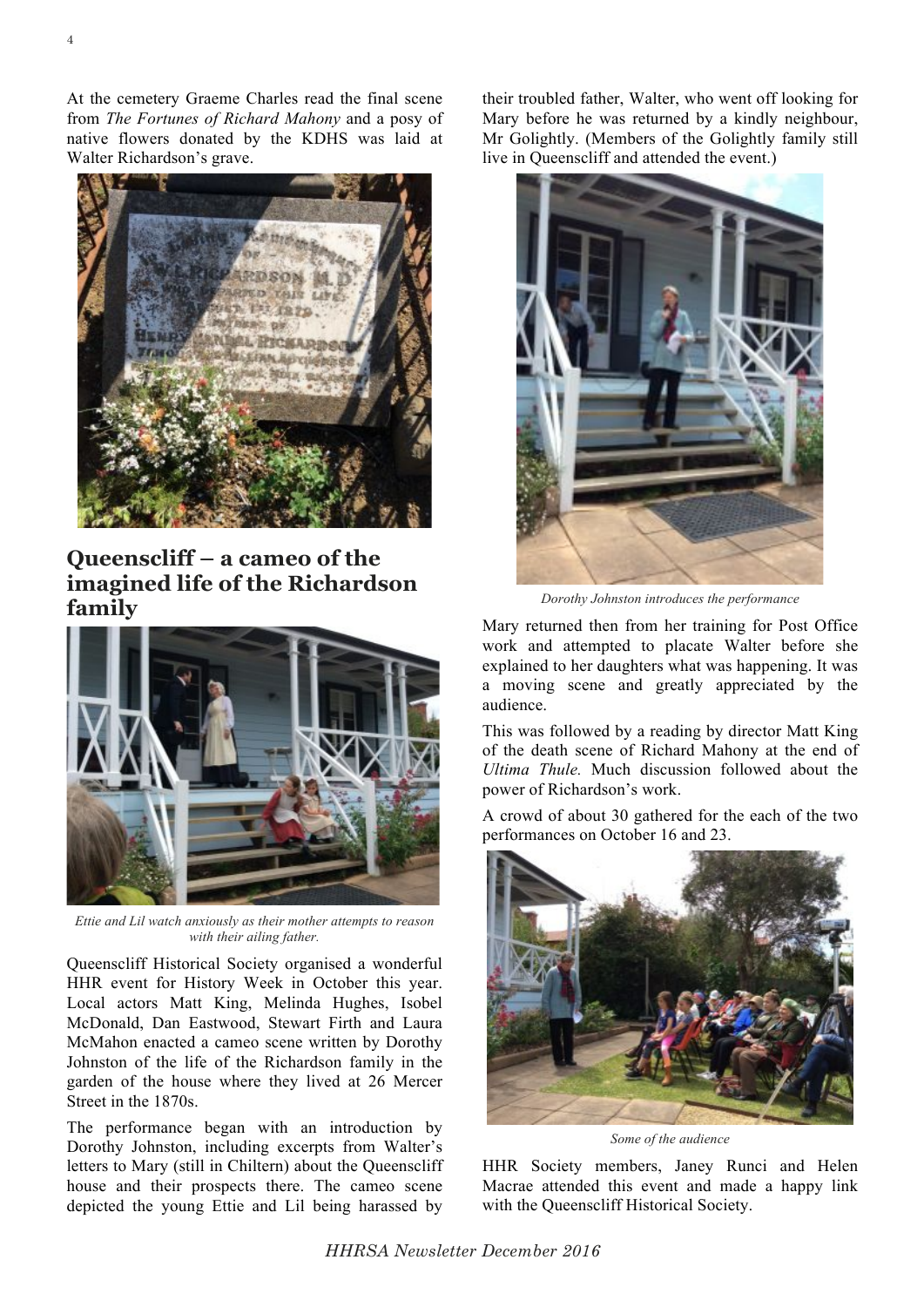The writer Dorothy Johnston is a writer of literary and crime fiction. She was twice short listed for the Miles Franklin award and was the founding member of the Seven Writers, a Canberra-based group of women writers who met regularly to debate and critique each other's work. The group included such luminaries as Sara Dowse, Marion Halligan and Marian Eldridge. Members of the group published widely and their work was seen to raise the profile of Canberra-based writers.

Dorothy now lives in Ocean Grove. Her most recent novel, published in April this year is *Through a Camel's Eye,* the first of a series of sea change mysteries set in Queenscliff.



## **The house at Queenscliff**

Members may be interested to know that the house where the Richardson family lived in Mercer Street is now available for holiday rent. The Cox family have renovated the house and are keen for HHR Society members to visit. For more details go to www.ultimaqueenscliff.com



*Owners Anne Marie and Stewart Cox and Stewart's parents (formerly of Maldon)*

## **HHR's great niece on Elena Ferrante and HHR**



*Angela Neustatter and Clive Probyn at the 2009 birthday picnic at Lakeview*

Many of us were lucky enough to meet HHR's great niece Angela Neustatter and her brother Patrick at the 2009 birthday picnic at Lake View. Angela, a writer and journalist travelled from England, and Patrick, a doctor, from the US to present one of HHR's desks to the Athenaeum Library in Chiltern.

In a recent article in *The Guardian* Angela wrote about the 'outing' of the Italian writer who produced the phenomenally successful *Brilliant Friend* series of four novels. Elena Ferrante (the name of the writer's character, but not her real name) had chosen to remain anonymous. There had even been speculation that she was a man, until a journalist uncovered her identity.



Angela has kindly given permission for us to include the article she wrote about this in our newsletter

# **I know how Elena Ferrante feels. My great-aunt was outed too.**

Henry Handel Richardson was one of the foremost Australian novelists of the early 20th century … and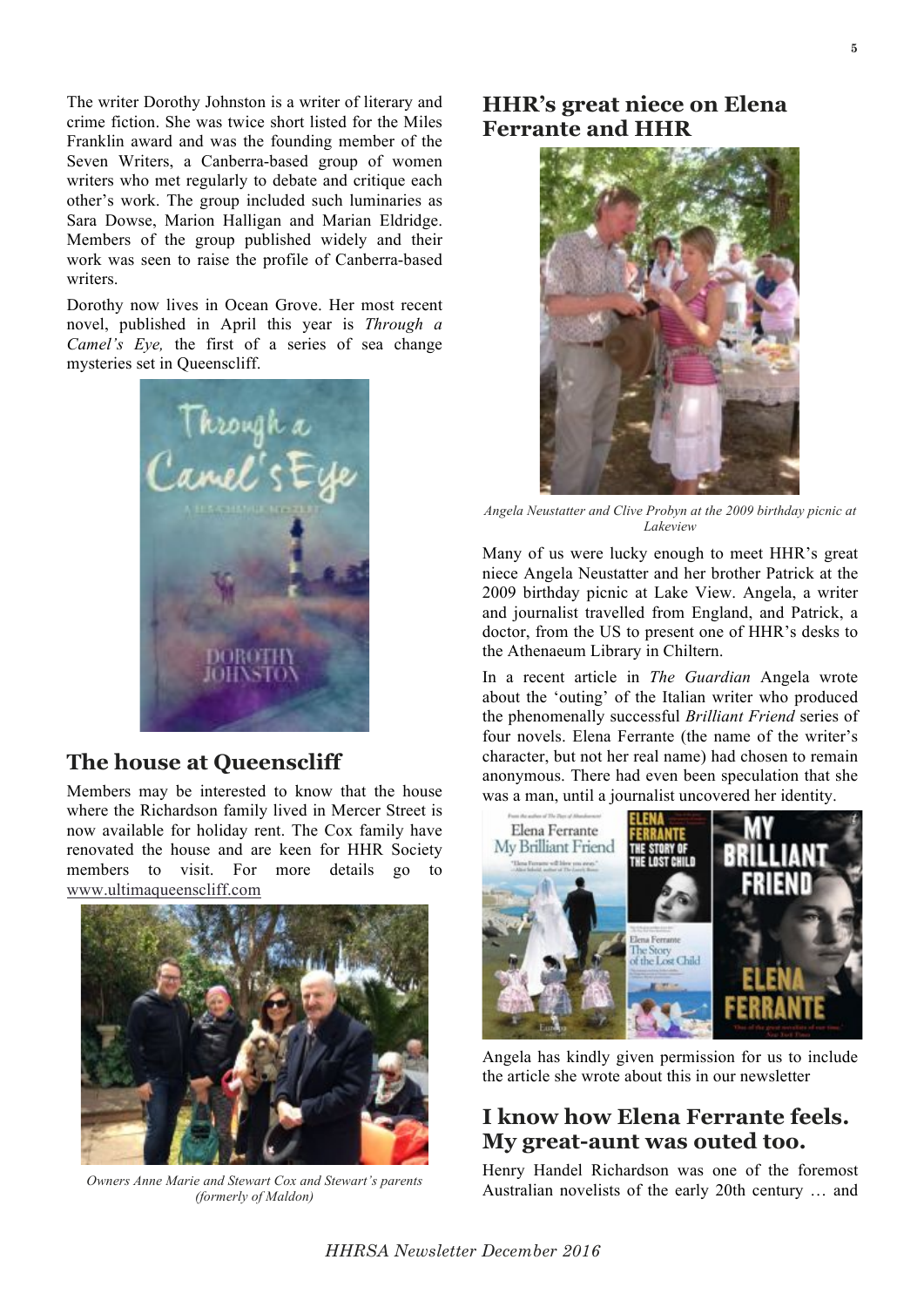nobody knew she was a woman until somebody tipped off a newspaper.

When I heard that Elena Ferrante, the pseudonymous Italian author of the My Brilliant Friend series of novels, had been "outed" in the New York Review of Books by Italian journalist Claudio Gatti, it stirred memories handed down through my family.

The Italian author's closely guarded anonymity has been blown by an idiotic bin rummager, as though she were a fraud or criminal.

In 1929 a similar thing happened to my great-aunt, when the third volume of her autobiographical fiction trilogy about her childhood in Australia, The Fortunes of Richard Mahony, was published. She was a novelist who wrote as a man – Henry Handel Richardson – and whose first novel, Maurice Guest, was described by Carmen Callil, founder of Virago books, as "one of the great novels of the 20th century".

The books' strongly feminist approach attracted attention and the press became determined to find out more. It was, Richardson noted, the Daily Telegraph that published a paragraph, "saying my identity as Miss Ettie R [her real name was Ethel] had been discovered and disclosed. Who was the culprit?" She never found out.

My great-aunt adopted a male name, as George Eliot did, to ensure her works would be taken seriously at a time when women writers were still regularly diminished. She was a reclusive, eccentric woman, who insisted her maid should wear heavily padded slippers to avoid noise. A suffragette who was also president of the Psychic Association, she invited Olga Roncoroni, a much younger woman whom she met when Roncoroni was playing the piano in a cinema, to live with her and her husband for the rest of her life.

Being a female writer may not be such a problem these days. More eyebrows may have been raised at the erotic content of Maurice Guest, or at the description of passionate affection for an older girl at boarding school in The Getting of Wisdom, than they would be today.

But Ferrante writes with a deeply intimate, intensely empathetic understanding of her female characters. And, as was the case for my great-aunt, this has aroused huge curiosity about how far her writing is autobiographical, and just who and what she is.

Ferrante says all she wants is to concentrate on her writing, and what could be more reasonable? Surely it is not hard to understand why a novelist would not want journalists' interpretations to get in between their work and their readers.

The unmasking of Elena Ferrante has violated my right not to know.

What was it about Ferrante's anonymity that so irked Italian journalist Claudio Gatti? Did he simply fail to understand that men crave public acknowledgement more than women do?

My great-aunt went to enormous pains to be known only as Henry Handel Richardson and, extraordinarily, kept a hugely discursive and lengthy correspondence with Paul Solanges, translator into French of Maurice Guest, without him ever finding out that she was a woman. Being "outed" caused her deep upset and she was disturbed by the requests for interviews and photo-shoots that followed.

So I feel much compassion for Elena Ferrante, as I shall continue to call her, and disgust for Gatti, who it seems "uncovered" her identity by tracing payments through her publisher, and has sanctimoniously justified his actions by asserting the right of the readers who made her a superstar, to know her identity.

Gatti has since been described as an "investigative journalist". Perhaps it dates me as a decayed old hack, but my working life has been lived with humble regard to the enormous value of investigative journalism. Digging out the identity of a fabulous writer who does not want to join the age of exhibitionism at any price is degrading. And if, as has been suggested, it puts her off writing any more, what a price to pay.

## **Peggy Frew wins Barbara Jefferis Award – congratulations from the HHR Society!**